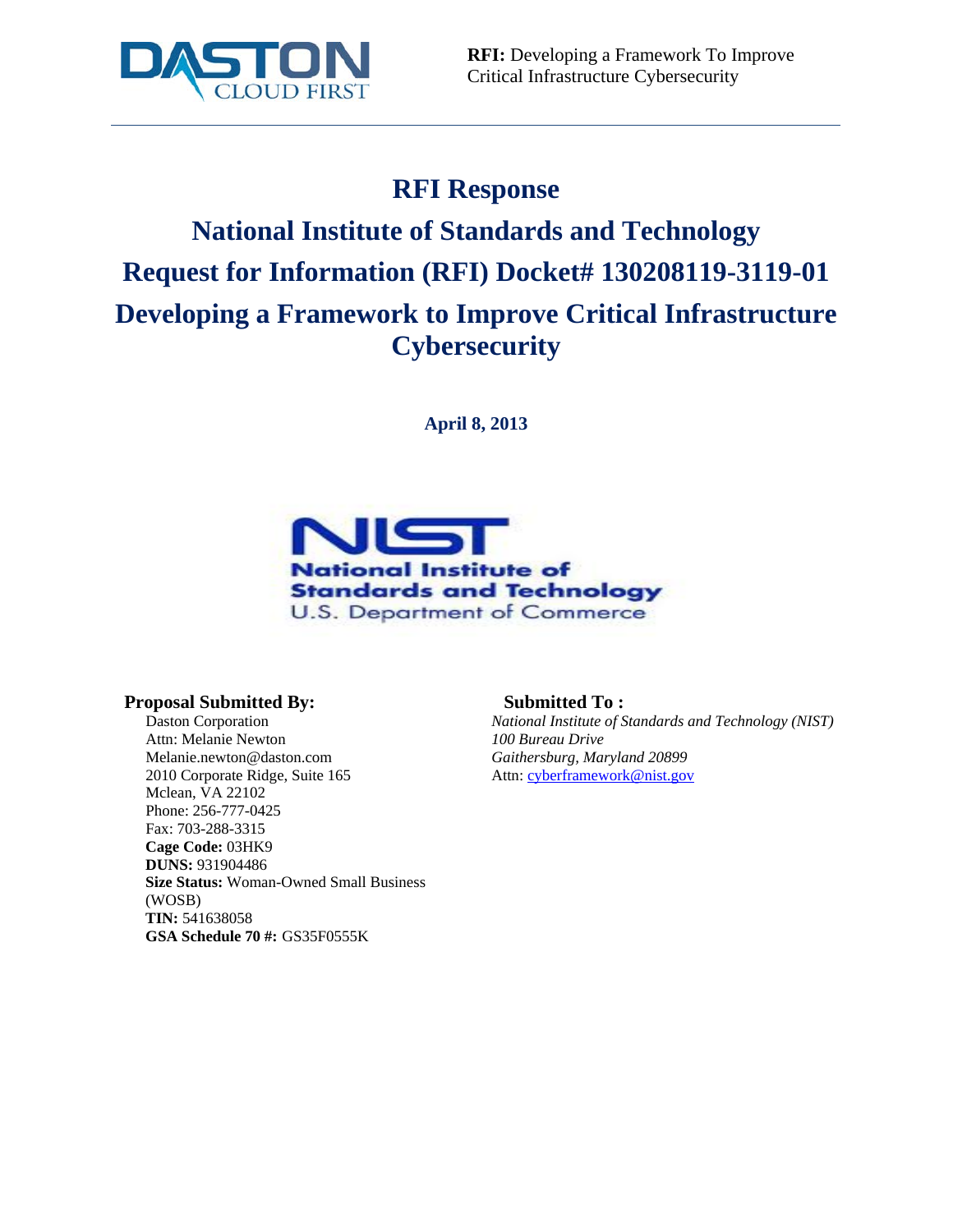

# **Table of Contents**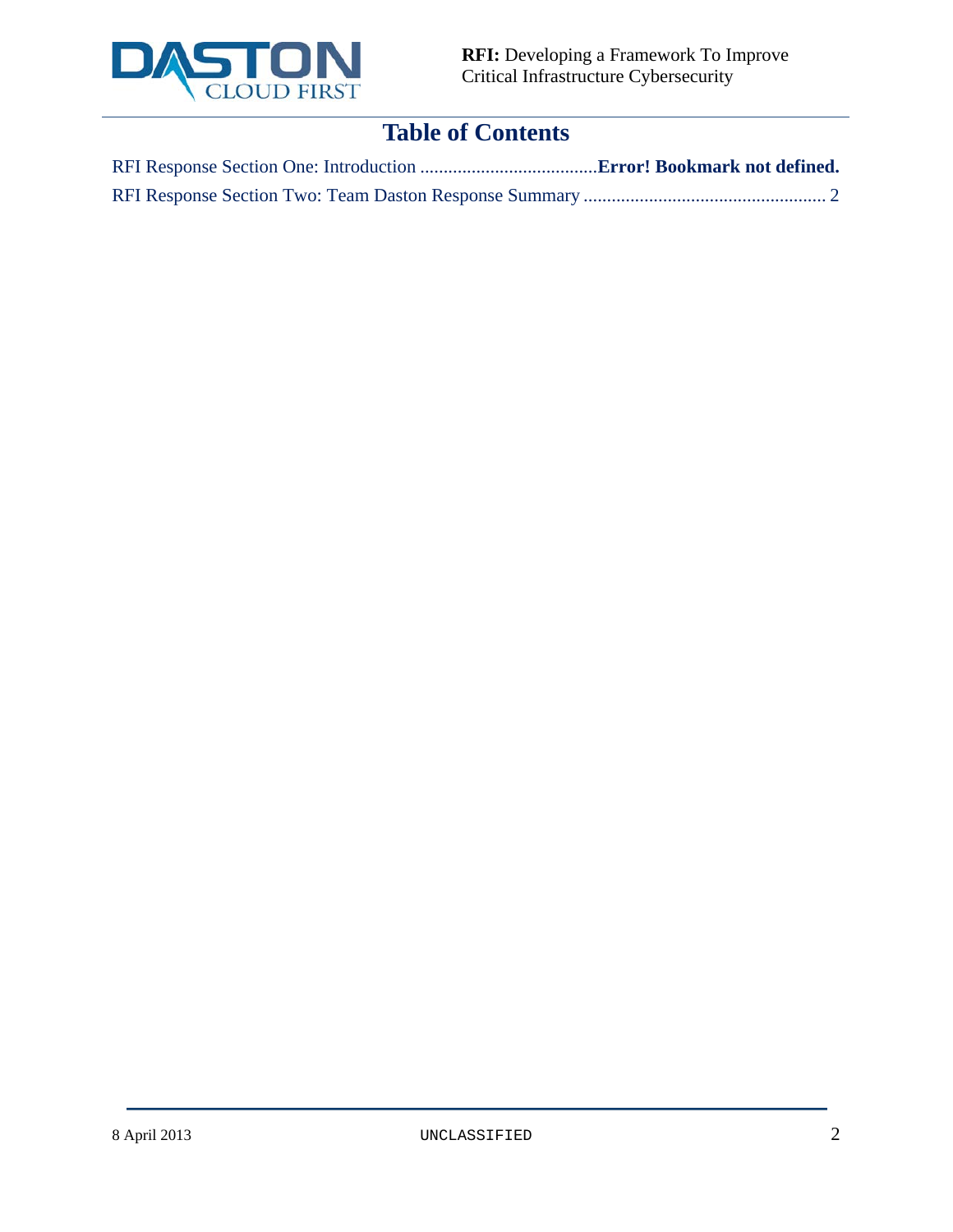

### **Section One: Introduction**

Daston Corporation, and our browser security partner Authentic8 (Team Daston) are pleased to submit our response to the National Institute of Science and Technology (NIST) Request for Information (RFI) Docket # 130208119-3119-01 for comments on Developing a Framework To Improve Critical Infrastructure Cybersecurity. Team Daston's comments on how to improve critical infrastructure are centered on the importance of improving browser security.

is an *ISO 9001:2008 registered (Certificate # FS676004)* privately held *Woman-Owned Small Business (WOSB)* that maintains a Top Secret facility clearance at its headquarters in McLean, VA. Daston provides a wide range of IT and Cloud Based Services to a number of leading Federal Government Agencies, including the Peace Corps, Defense Information Systems Agency (DISA), US Army, Forest Service, Treasury, and Department of State as well as many State & Local Agencies such as City of Pittsburgh, City of St. Louis, and South Carolina Department of Health and Environmental Controls (SCDHEC). Daston has a 20 year history of successfully providing Information Technology services such as software application development, certification  $\&$  accreditation (C $\&$ A), identity  $\&$  access management, enterprise infrastructure engineering, service oriented architecture (SOA), database administration, business intelligence, to many leading federal, commercial and education institutions.

Daston is a fully authorized reseller of Authentic8's browser security solutions and have teamed together to bring Authentic8's innovative browser security suite to the Federal Government. Daston is an experienced prime contractor and has an array of contract vehicles available to its clients such as General Services Administration (GSA) IT70, GSA Financial & Business Solutions (FABS), and Mission Oriented Business Integrated Services (MOBIS). In addition, Daston Corporation has an SBA certified 8a Joint Venture (JV) called EnterpriseTech that holds a GSA 8a STARS II Contract Vehicle.

**aUTHENTICB** Authentic8, Inc. is privately held and headquartered in Mountain View, California since 2009.Authentic8 puts you back in control by delivering the browser as a service where it is secured and managed on the Authentic8 servers. Users get a secure web experience from any computer, and your policies remain intact regardless of how and from where they're connecting. Authentic8 insulates users from malware, encrypts all your data, and gives your business a central point of command and control for all your web applications.

Founded by members of the original Postini team, the technical resources now include former engineers from Apple, Google, Juniper, Microsoft, Nokia and VMware.

Technical Point of Contact at Authentic8 [questions@authentic8.com](mailto:questions@authentic8.com)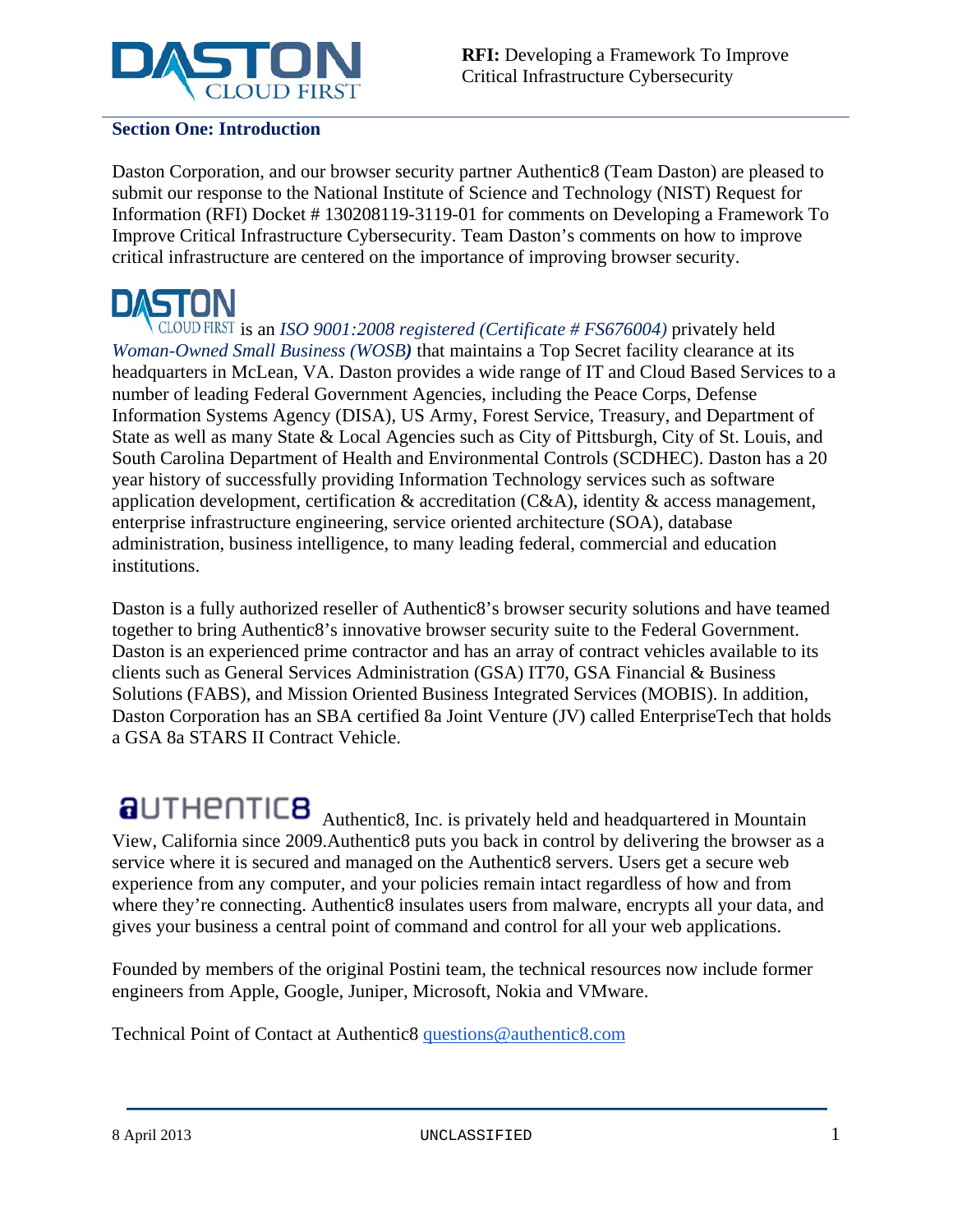

#### **Section Two: Team Daston Response Summary**

Web browsers have come to represent the client interface to Internet applications. As critical infrastructure components become increasingly managed by web-based administration consoles, the web browser becomes a point of vulnerability where several attack surfaces converge. But web browsers are inherently insecure and unmanageable, exacerbating the dependence on proper user behavior to maintain proper internet hygiene. At the same time, users are finding themselves in the position of integrating disparate services with no common administration framework so they have to self-enforce policy guidelines. We propose a series of modifications to existing practices which can improve security without the need for rebuilding infrastructure or increasing the dependence on proper user behavior.

#### **2.1 Users connect from a variety of work and personal machines**

Managing secure access to internal services (i.e. "behind the firewall") is achievable, but 3rd party web apps open up new vulnerabilities. Users download data, browsers store cookies, and increasingly accessed from machines outside of IT's control. Maintaining consistency across each end point is impossible. The absence of a ubiquitous policy enforcement tool means that admins cannot adjust browser behavior based on changing circumstances. The result is a wide range of discrepancies in browser configurations, thus amplifying risk.

#### **2.2 Users come in from networks that are insecure**

Open wifi networks are abundant. Users are connecting from networks that may be snooped or compromised in another fashion. Even if a user is not explicitly connecting, client apps can connect in the background and exchange sensitive account data.

#### **2.3 Web code is suspect**

- Browsers are designed to connect to web services over industry-standard protocols and to execute any code that the service delivers (HTML, Javascript, Flash, HTML5, etc). The ungoverned nature of web code results in the delivery of malicious code, resulting in theft or misrepresentation of data, and more.

#### **2.4 User-controlled passwords can be weak**

While users understand the risks, we are all still creatures of habit in creating simple passwords or re-using passwords across multiple sites. As long as the password remains information stored in a user's head, there will be the tendency to reduce entropy in effort to make passwords easy to remember. At the same time, the proliferation of password databases containing similar records increases the likelihood that a compromise of one data base will yield information useful for compromising other databases.

The culmination of these diverse risks put IT on its heels, and makes protecting the browser an exercise in reacting to threats and attacks and an increasing dependence on proper user behavior. We propose modifications to the existing practices such that the security framework is **not** dependent on user behavior.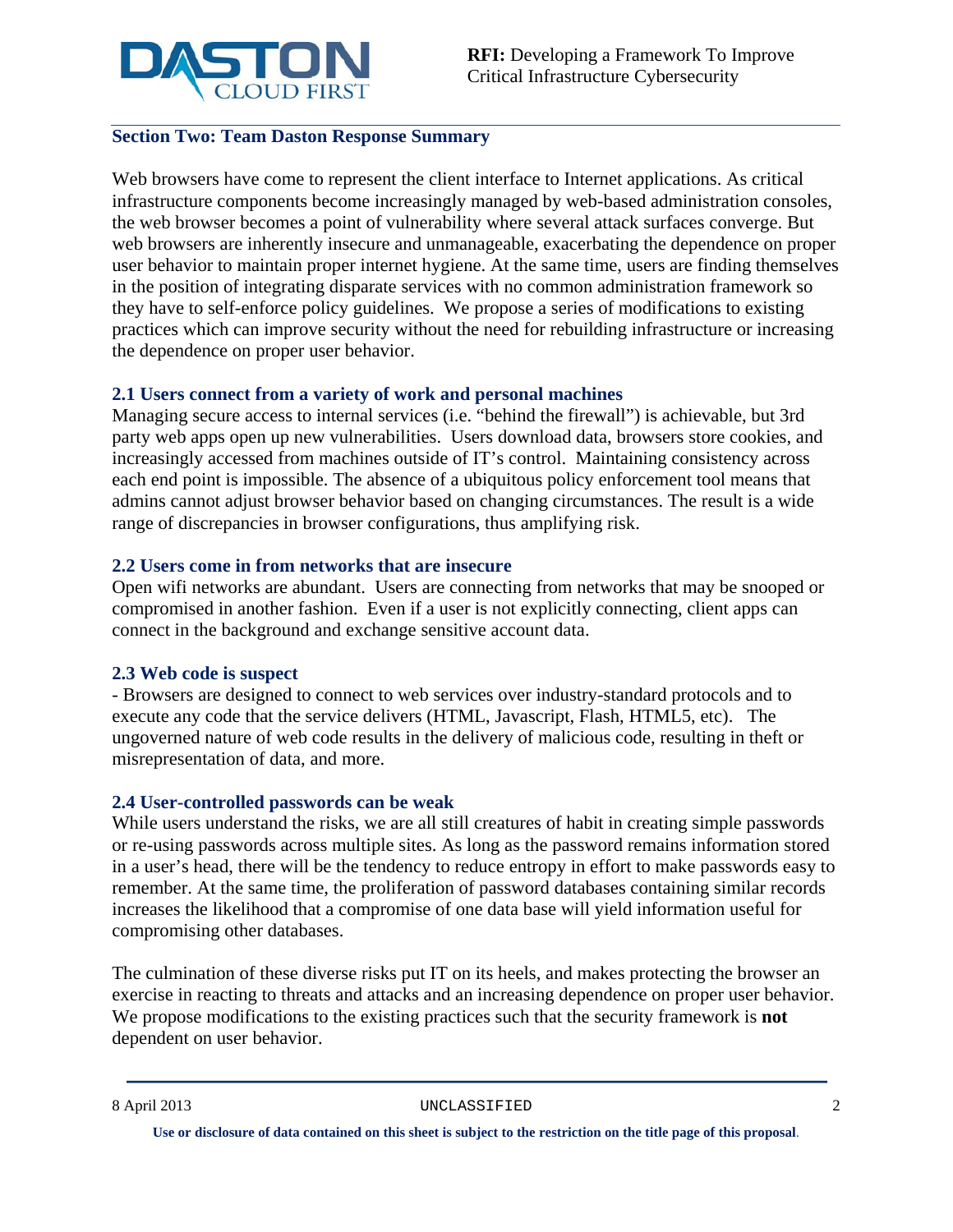

The solution must address **three** distinct, inter-dependent areas:

#### **Sandboxing**

- 1. move the browser to a constrained environment where other resources are not accessible.
- 2. The display and user interface events should be delivered to the user with no machine executable content.
- 3. The browser events (downloading, login, link following, etc) can then be intercepted and subject to policy.

### **Identity and Access Management**

- 1. Multi-factor authentication to include factors which are not managed by the user.
- 2. Device identification, so that connections from unknown machines can be processed differently.
- 3. Obfuscation of credentials. Managing credentials for the users without sharing details, so that users need not duplicate passwords, nor enter them using devices which might be compromised.

#### **Policy**

- 1. Regulate how the browser is used. Users may require specific approval for activities like download, print, access to non-essential sites, etc.
- 2. Adapt to environmental circumstances such as location, group membership, device trust.
- 3. Provide administrative oversight both proactively (eg. determining which sites may be accessed) and reactively (eg. triggering additional verification if a machine is changed).

#### **Web browsers have these systemic vulnerabilities:**

- 1. Add-ons which allow communication between the browser and the device (Java Plug-in, ActiveX controls) introduce the possibility of day-zero exploits for which a defense may not be in place.
- 2. The client device may execute code capable of capturing data from the browser (eg. key loggers and root kits)
- 3. Browsers transfer data from a remote server and evaluate or execute that data after it has already been received on the device.
- 4. Some of the core tools, such as JavaScript, DNS and HTTP, have limited tools to ensure authenticity and secrecy.

#### **Therefore, attacks tend to result in:**

8 April 2013 UNCLASSIFIED 3

**Use or disclosure of data contained on this sheet is subject to the restriction on the title page of this proposal**.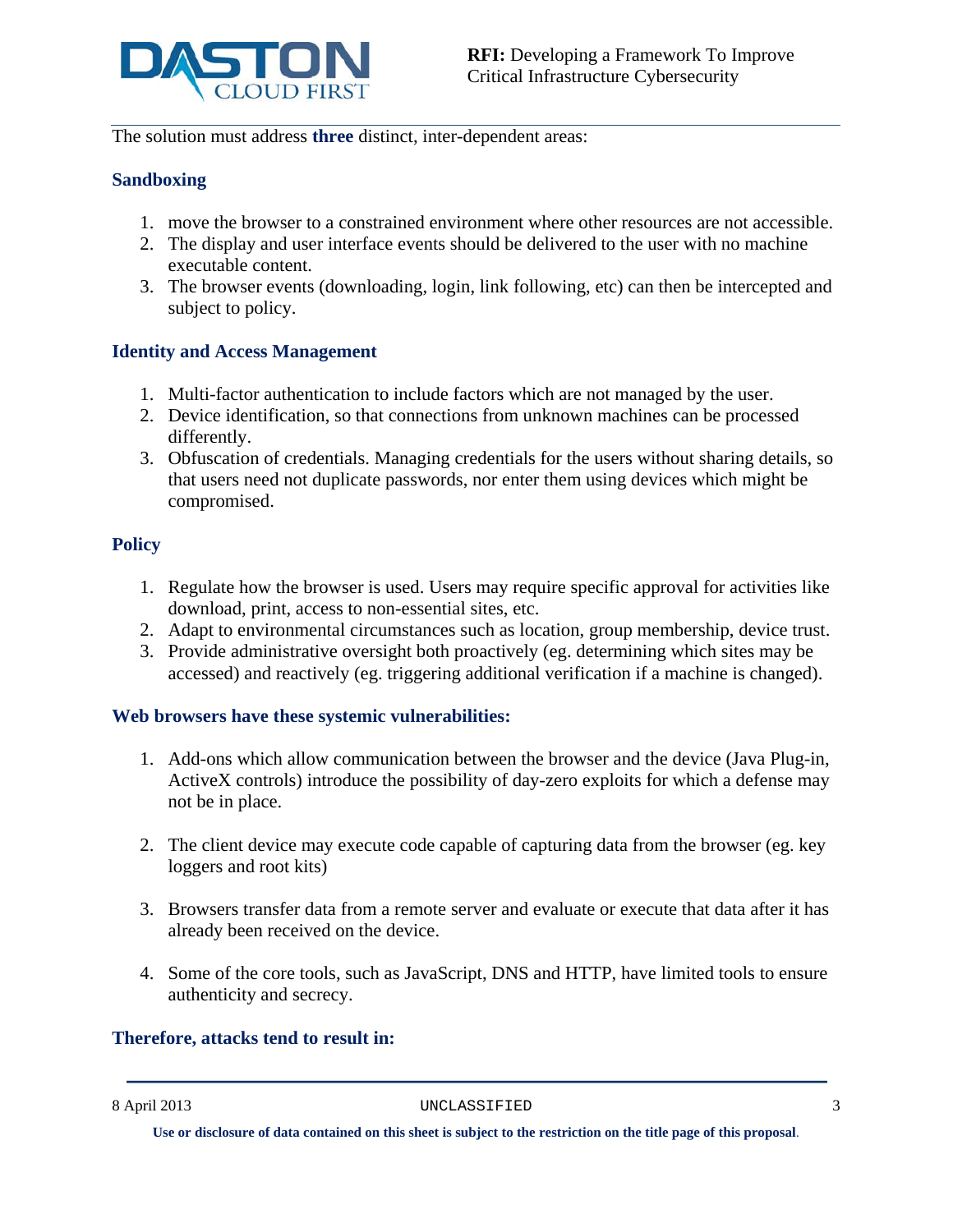

- 1. Unauthorized **installation** of malicious code on the user's machine.
- 2. Unauthorized **access** of data located elsewhere on the user's machine.
- 3. Unauthorized **collection** of data from the user's browser sessions (eg. using downloaded files or logging keyboard activity)
- 4. Unauthorized **activity** on the client machine (eg. as a spam bot or malware server).
- 5. **Mis-direction** of the user to a fraudulent site, where they might be tricked into entering sensitive information.
- 6. The **replay** of stolen credentials for unauthorized access to internet applications from another location.

#### **We propose that a cyber-security framework include:**

1) Dislocation of the browser from the user's client device. Execute a controlled web client in a sandbox on an alternate machine (a secure container)

2) Controlling the flow of data between the user's device and the secure container by establishing a secure connection and using a non-HTTP protocol

3) Insulation of the end device by keeping all web code off of it.

4) Insulation of the web app from any malicious code that may exist on the untrusted device

5) Build a fresh, profile-based web client at session request, and execute all web code in the container. Destroy the container when the session ends

6) Pre-provision the container with the specific web apps that the user is authorized to access.

7) Execute network-based and content-based malware detection and resource validation routines within the container

8) Strong, multi-factor authentication to verify the user's identity as they access the container. Vary authentication requirements depending on machine, time, location, etc changes.

9) Authentication methods that mitigate end-device key logger or other password-snooping exploits.